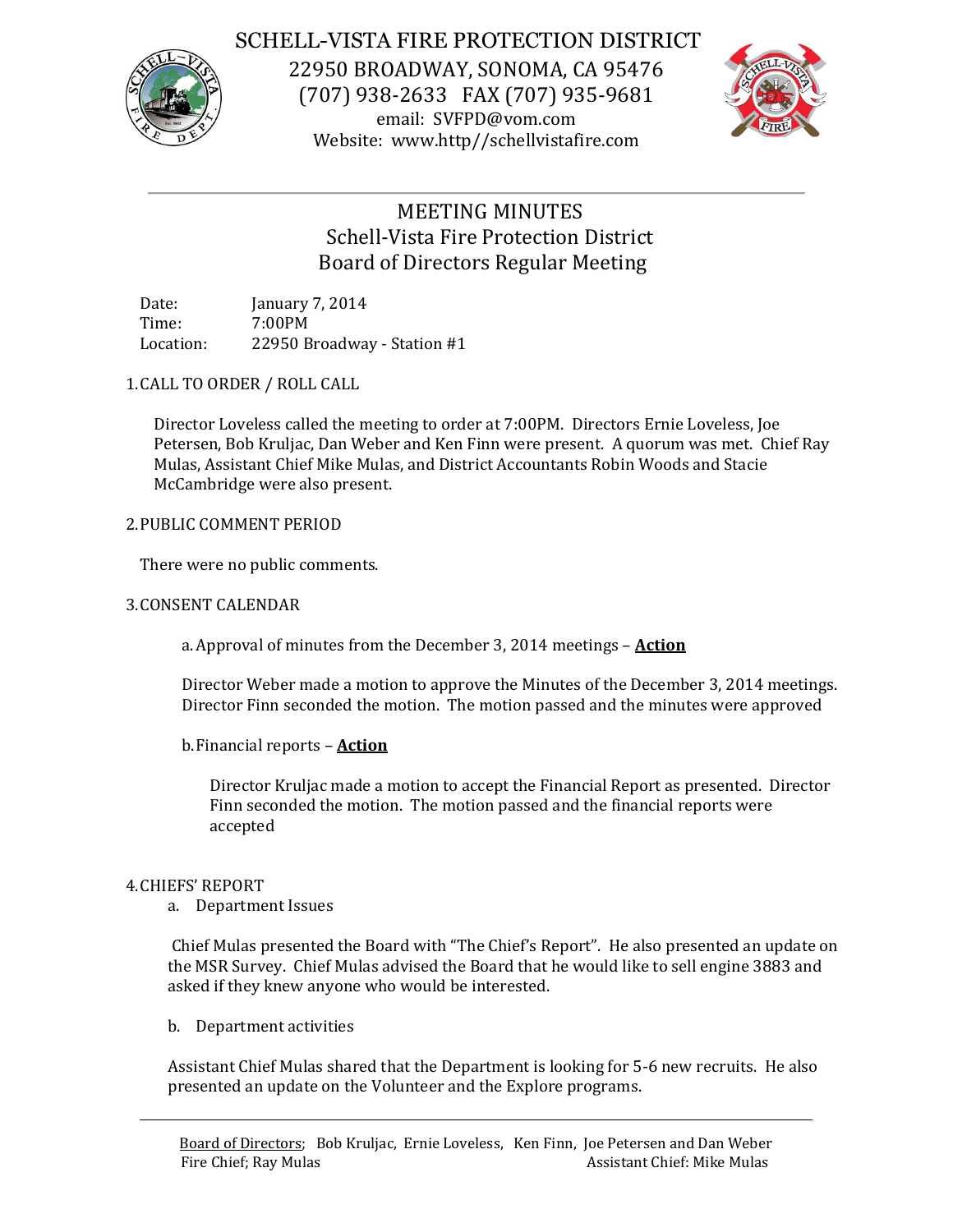Assistant Chief Mulas presented the Incident Report to the Board.

Chief Mulas and Assistant Chief Mulas presented an overview of the upgrades planned for the Training Room and advised that the Volunteers are going to pay for the renovations.

#### 5.OLD BUSINESS

a. District Annexation ( Kruljac / Loveless)

Director Loveless presented and update on the Annexation progress and it was agreed that the Annexation will be tabled until the MSR Report is complete and more data is available.

b. Facilities Committee (Petersen / Weber)

Chief Mulas advised the Board that T-Mobile has removed their equipment from Station 2. He has contacted On-Air to see if Verizon is interested in the site.

Assistant Chief Mulas and Director Petersen are still obtaining estimates for painting Station 1.

Director Weber had not heard from PG&E to schedule a "walk through" to discuss energy saving ideas.

Solar information was not available to present.

c. Budget Committee ( Weber / Kruljac)

Directors Weber and Kruljac presented a review of the Budget Committee meeting.

d. Legislative Committee (Kruljac)

Director Kruljac presented information to the board regarding changes in 2015 (Prevailing Wage, Assembly Bill 2040)

e. Outreach Committee (Finn)

Director Finn asked the Board to give him feedback on the presented Director's Guidelines so he may present a revision at the next Board meeting.

f. Policy and Procedure Committee (Loveless)

Director Loveless advised the Board of the progress being made on the Policy and Procedure manual. The estimated target date to complete the manual is April or May.

6.NEW BUSINESS